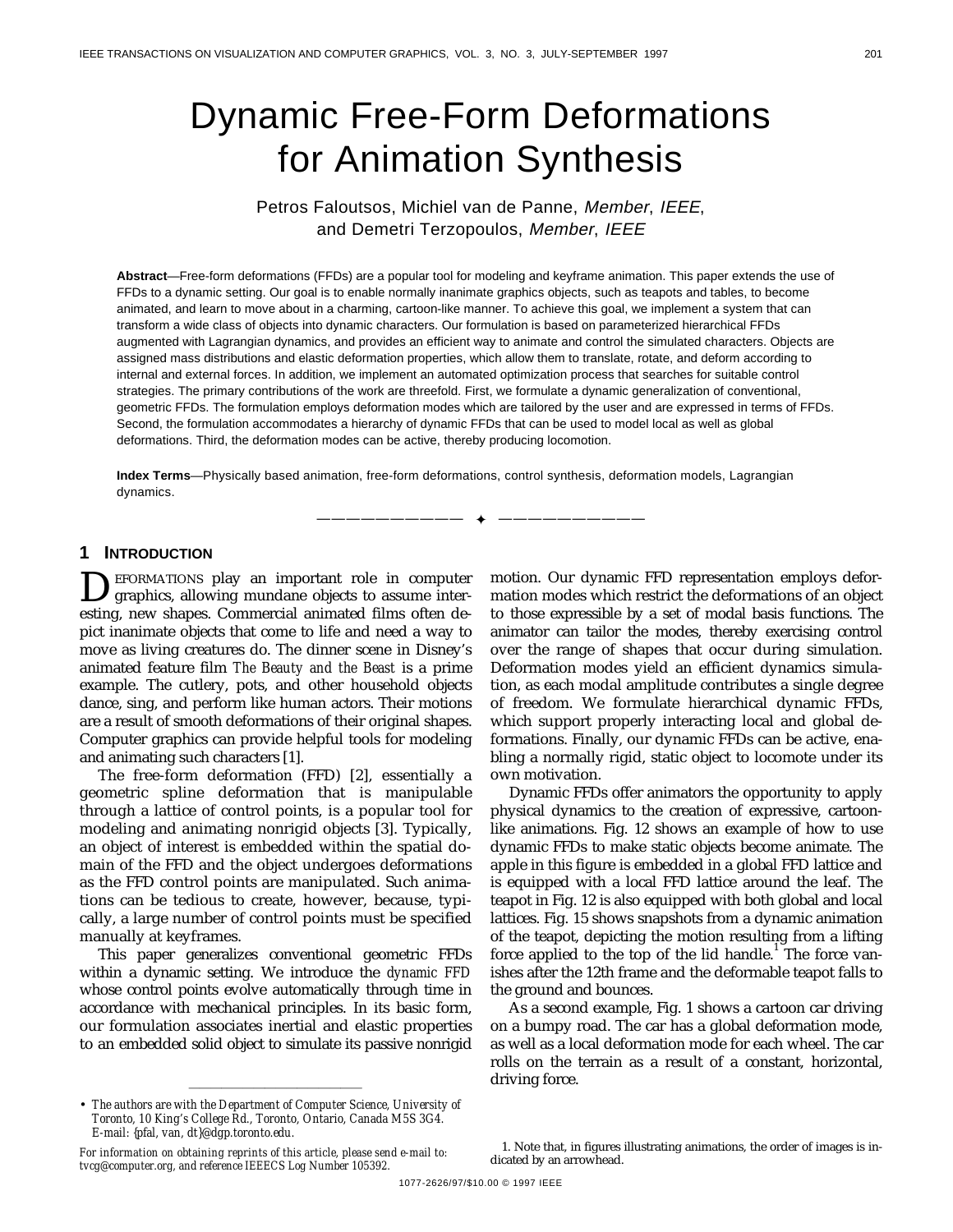

Fig. 1. A cartoon car simulation using dynamic FFDs.

A third example illustrates how a cartoon table can animate itself in a spirited fashion using active FFD deformation modes. Fig. 2 shows the table performing a periodic bounding motion which has been synthesized automatically using a set of user-supplied deformation modes. The deformation space was searched for deformations that maximize the distance traveled with each bound.



Fig. 2. A cartoon table performing a bounding motion.

The remainder of the paper is organized as follows. Section 2 presents previous work done in the area. Section 3 discusses the relation between our work and prior work. Section 4 describes our dynamics formulation. Section 5 presents the animation system we have developed based on dynamic free-from deformations and explores its capabilities. Section 6 investigates how active deformations can be used to achieve cartoon-like animations, such as walking tables or hopping teapots, through the automated search for optimal locomotion control strategies. Last, Section 7 presents conclusions and discusses future work.

# **2 PRIOR WORK**

The geometry and dynamics of deformable objects have been modeled using a variety of different methods. In general, there are several basic requirements. First, the model must associate a mass density with the geometry. Second, it must have a restricted number of degrees of freedom to permit efficient simulation. Third, the model must incorporate equations of motion that evolve the degrees of freedom in accordance with internal and external forces. In general, we can distinguish between two main approaches toward the modeling of deformable objects, *implicit*<sup>2</sup> and *parametric*. Parametric formulations define deformations explicitly on geometric models. Models are discretized with respect to their material coordinates by using finite differences or finite elements. The use of elastic models in the context of graphics was first presented by Terzopoulos et al. [4]. These physicsbased deformable models have been generalized to include visco-elastic properties and inelastic behavior, such as fracture [5]. A deformable model is formulated by Metaxas and Terzopoulos [6], which includes global superquadric deformations and local spline deformations. The most straightforward deformable model consists of a network of springs and point masses. Haumann et al*.* [7] animate deformable objects using spring-mass models and wind fields.

An advantage of the second major approach, implicit deformations, is that they can deform simple or complex

<sup>2.</sup> Implicit deformations are often referred to as *global* deformations in the literature. We use the term *implicit* because we need to distinguish between local and global implicit deformations in our formulation.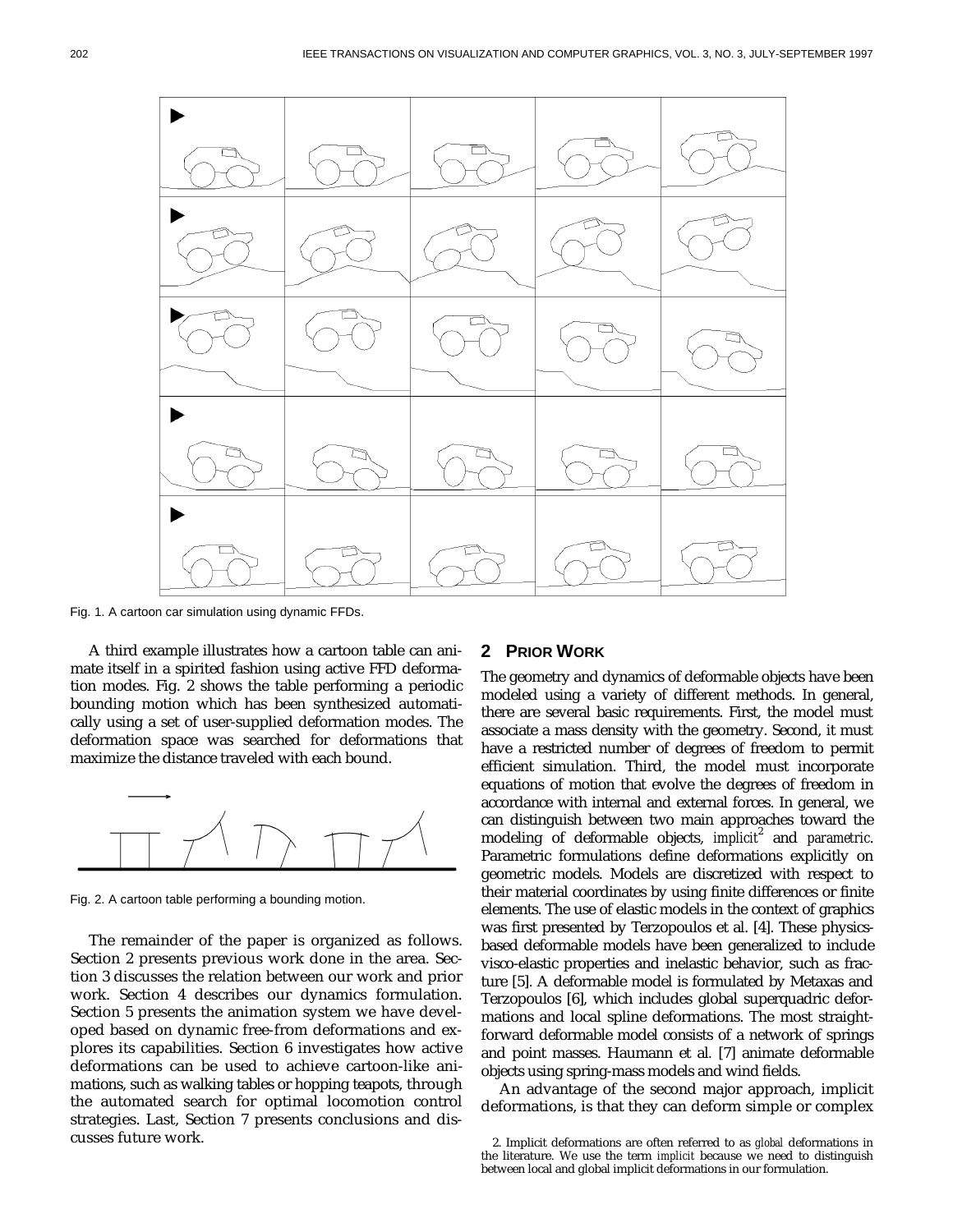objects with equal ease. Implicit deformations work by embedding an object in a space. When the space is warped, the embedded object deforms. The deformation is defined by a function that maps a point of the undeformed space onto the deformed space. Free-form deformations (FFDs) [2] are a primary example of implicit geometric deformations in which the space is defined by a multidimensional spline. Kinematically animating the control points which define the spline will animate the deformation imposed on the object. The animator is typically responsible for designing the necessary deformations. The technique described by Coquillart and Jancène [3] provides useful generalizations for creating keyframed FFD animations.

Several techniques using implicit geometric deformations have been proposed for modeling dynamic deformations. Chadwick et al. [8] use implicit deformations in the animation of articulated characters. FFD lattices are attached appropriately on the skeleton, whose dynamic motion deforms the lattices, thereby modeling soft tissue deformations. Pentland and Williams [9] employ the principal deformation modes of an elastic isoparametric hexahedral finite element to animate deforming embedded objects. Witkin and Welch [10] use polynomial global deformations in a physics-based model. Baraff and Witkin [11] use global implicit deformations in conjunction with physics-based simulation to animate polygonal and parametric objects. This formulation is similar to the one presented in [10], which uses deformations that are linear with respect to the state of the object, and is restricted to passive objects. Terzopoulos and Qin [12] model deformable surfaces using NURBS which are given dynamic properties. They also describe a physics-based deformation technique using dynamic NURBS FFDs, although the formulation and application differs from the one we propose.

# **3 FEATURES OF OUR APPROACH**

Existing dynamic models are capable of representing many types of animated objects. However, most are designed to model articulated figures [8], [13], [14], realistic creatures [15], or objects not capable of autonomous motion [11], [6], [9], [4], [12], [10]. They are not suitable for cartoon-style character animation, such as a teapot that comes to life. In this paper, we introduce an approach particularly well suited to characters of this type.

Of particular interest to us are techniques that integrate cleanly with standard tools. For this reason, we have sought to develop a dynamic formulation of deformable models based upon standard free-form deformations. Several features of our dynamic FFDs are unique with respect to previous work on implicit deformation methods. Our approach provides the user with an intuitive method to design deformation modes which can be imposed on different objects and used to produce a compact, limited set of allowable deformations. As a point of departure, this strategy is similar to Witkin and Welch's [10], and Baraff and Witkin's [11], who restrict the class of deformations to those expressible as a linear transformation of the state parameters. However, our formulation accommodates a hierarchy of deformations which are applied to objects in a nonlinear fashion with respect to the state parameters. Although some matrices are no longer constant, the different levels of deformations provide the animator with more flexibility and enable the creation of a variety of interesting effects, such as the car with a flexible body and flexible wheels, illustrated in Fig. 1.

With regard to the problem of controlling deformations to produce animation, we make the deformation modes active and implement a complete motion control and motion synthesis system for flexible characters. By contrast, the control method used in [10] is based on following motion paths. Independently of our work, but in the same spirit, Christensen et al. [16] describe a method for automatically synthesizing controllers for simple creatures using global implicit deformations and stochastic search. They model objects using spring-mass lattices that can undergo a set of canonical global implicit deformations; i.e., this work uses implicit deformations to describe the motion of spring-mass systems. Their deformation lattices follow closely the spring-mass approximations of the animated characters, thus deformations cannot be easily reused for different objects. By contrast, our formulation facilitates reusability. We furthermore introduce the use of stochastic methods to automatically synthesize motions for flexible characters based on FFDs.

# **4 FORMULATION OF DYNAMIC FFDS**

In the first step of our approach, the user designs the deformation modes to apply to an object. For example, Fig. 3 shows two deformation modes created for a 2D table and how they interact. When the dynamic motion of this table is simulated, the shape of the table is restricted to shapes expressible as a linear combination of the two modes, as is shown in the figure. Deformation modes provide a way of actuating characters which normally have no moving parts. Deformation modes



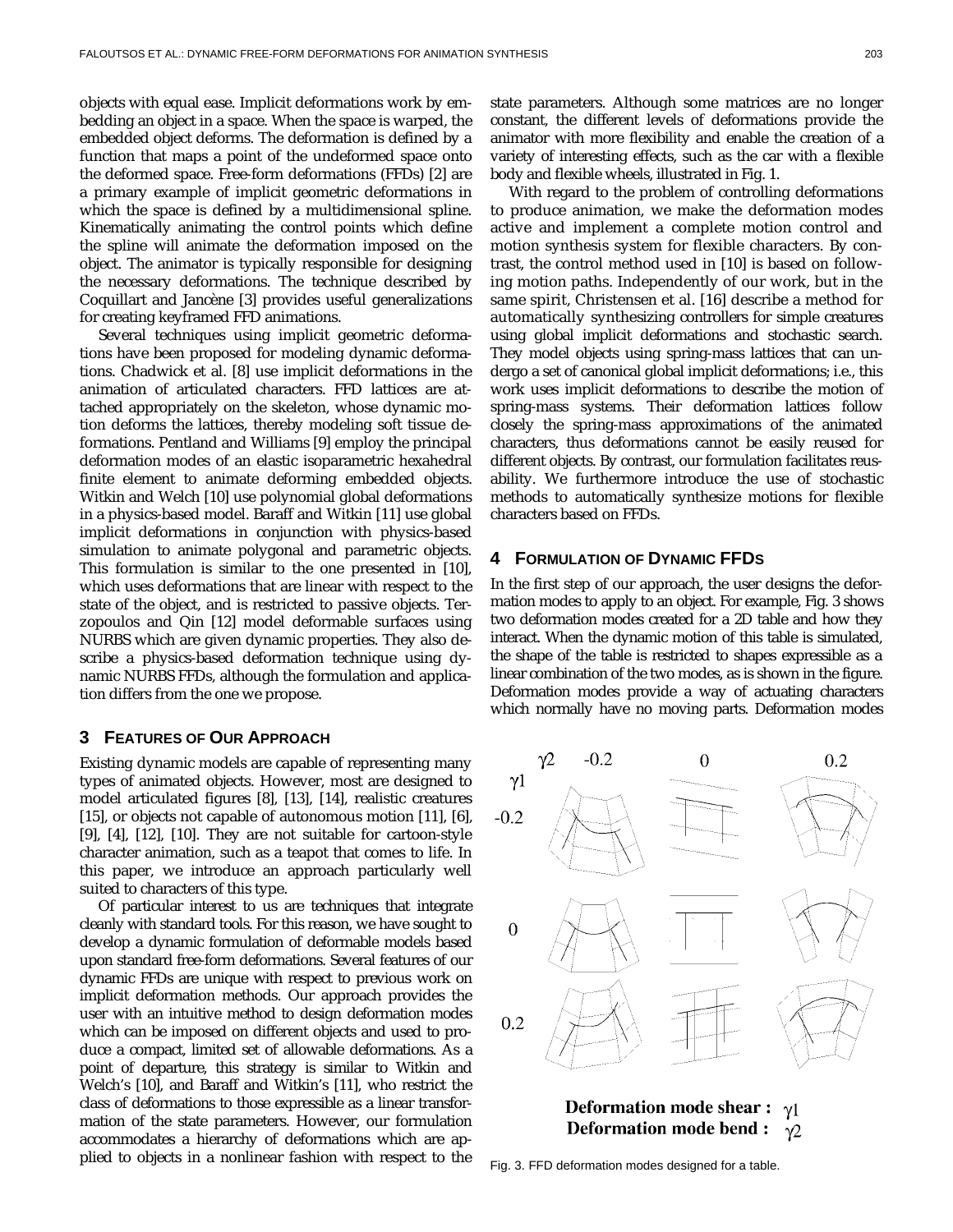also provide a way for an animator to directly specify the range of allowable shapes of a character, which simplifies both the simulation and control of the character.

#### **4.1 Deformation Modes**

A deformation mode is defined using a single instance of an FFD deformation, specified by a user-supplied matrix  $\mathbf{d} = \begin{bmatrix} \mathbf{d}_x \, \mathbf{d}_y \, \mathbf{d}_z \end{bmatrix}$  which determines the maximum displacement of the lattice points along each dimension. As shown in Fig. 3, multiple deformations are combined in a linear fashion by adding the relative displacements of the control points. The amount of deformation for each mode is controlled by an amplitude parameter  $\gamma_i \in [-1, 1]$  that operates as a scalar multiplier or weight for the deformation matrix **d**. Our implementation uses a  $4 \times 4 \times 4$  control point lattice for the FFD and Bernstein polynomials as the basis functions. The 2D example in Fig. 3 shows two deformation modes, bend and shear, and their linear combinations.

### **4.2 Hierarchical Deformations**

To implement hierarchical deformations, we also allow local FFD lattices to be imposed on parts of an object. The points affected by a local lattice are also affected by the global lattice, as shown in Fig. 12.

Currently, it is the user's responsibility to ensure that local deformations do not destroy the continuity of the object's surface. This can be done by using local deformations which do not affect specific points on the boundary of the local lattices. For example, in Fig. 12, this is done by ensuring that the deformation modes designed for the local lattice do not affect the bottom two rows of control points, which are affected only by the global deformation.

### **4.3 Geometric Representation**

Our objects are able to deform and also undergo rigid body motion. Deformations are considered with respect to a noninertial coordinate system attached to the object as shown in Fig. 4. This coordinate system follows the rigid body motion of the object, translating and rotating with respect to the inertial, world coordinate system. Transformations are applied to the object in the following order:

- 1) local deformations,
- 2) global deformations,
- 3) rotation,
- 4) translation.

Assuming *DG* global deformation modes, *Dl* deformation modes associated with the *l*th local lattice, and assuming *L* local lattices, the degrees of freedom for the object are given by the vector

$$
\mathbf{q} = \begin{bmatrix} \frac{\text{global motion}}{\text{translation} \cdot \text{rotation}} & \frac{\text{deformation amplitudes}}{\text{total lattice L}} \\ \frac{\text{translation}}{\text{t}_{x} \text{t}_{y} \text{t}_{z}} & \frac{\text{total lattice}}{\theta_{x} \theta_{y} \theta_{z}} & \frac{\text{global lattice L}}{\gamma_{G1} \cdots \gamma_{GD_{G}}} \frac{\text{local lattice L}}{\gamma_{11} \cdots \gamma_{LD_{1}} \cdots \gamma_{L1} \cdots \gamma_{LD_{L}}} \end{bmatrix}, (1)
$$

where the  $t_i$  are translation parameters, the  $\theta_i$  are Euler

Object CS Y  $\theta$ z  $\mathbf t$ Х World CS  $(--)$  Rest Shape

Fig. 4. The table moving in space using a bend deformation mode.

angles, $^3$  and the  $\gamma_{\,ij}$  are deformation amplitudes.

The components of **q** are a set of generalized coordinates (degrees of freedom) which determine the position of all points on a deformed object. The world coordinates of an object point **P**, in terms of its local lattice coordinates  $(s_h t_h u)$ and the generalized coordinates in **q** are given by

$$
\mathbf{P} = \mathbf{t} + \mathbf{R} \sum_{i=0}^{3} \sum_{j=0}^{3} \sum_{k=0}^{3} \left( \sum_{n=1}^{D_G} \gamma_n^{G} \begin{bmatrix} d_{Gijk,c_G}^n \\ d_{Gijk,t_G}^n \\ d_{Gijk,u_G}^n \end{bmatrix} + \begin{bmatrix} I_{Gijk}^c \\ L_{Gijk}^t \\ L_{Gijk}^u \end{bmatrix} \right) B(s_G, i) B(t_G, j) B(u_G, k), \tag{2}
$$

where **t** is the vector of translation parameters, **R** is the compound rotation matrix, and, with index *G* indicating quantities associated with the global lattice, *D* is the number of animator-specified deformation modes for the lattice,  $\gamma_n$  is the amplitude of the *n*th deformation mode,  $d_{ijk}^n$  are constants which define the *n*th deformation mode of the *i*, *j*, *k*-control point of the lattice, *Lijk* are undeformed lattice coordinates, and  $B(s, i) = {3 \choose i} (1-s)^{3-i} s^i$  is the Bernstein polynomial. For those points that are affected by local deformations, their parameter space coordinates  $(s_G, t_G, u_G)$  with respect to the global lattice are in turn given by

$$
\begin{bmatrix} s_G \\ t_G \\ u_G \end{bmatrix} = a \sum_{i=0}^3 \sum_{j=0}^3 \sum_{k=0}^3 \left( \sum_{n=1}^{D_i} \gamma_n^{j} \begin{bmatrix} d_{lijk,s_i}^n \\ d_{lijk,t_i}^n \\ d_{lijk,u_i}^n \end{bmatrix} + \begin{bmatrix} L_{lijk}^s \\ L_{lijk}^t \\ L_{lijk}^u \end{bmatrix} \right) B(s_i, i) B(t_i, j) B(u_i, k), \quad (3)
$$

where index *l* indicates quantities with respect to the *l*th local lattice, **a** is a constant matrix that transforms the local

<sup>3.</sup> Euler angles as a means to parameterize rotation have two well-known disadvantages: The order in which they are applied can change the resulting rotation and certain rotation sequences may lead to singularities such as the Gimbal lock [17]. For this reason interpolation between Euler angles is generally avoided in favor of interpolation of quaternions [18]. In our formulation, the order in which Euler angles are applied is dictated unambiguously by the equations of motion. During simulation, the Euler angles are updated as part of the numerical integration of the equations of motion, without interpolation, and the updates are much less than 90 degrees, thus precluding the possibility of Gimbal lock. Consequently, we may employ Euler angles without danger, and have chosen to use them for their simplicity.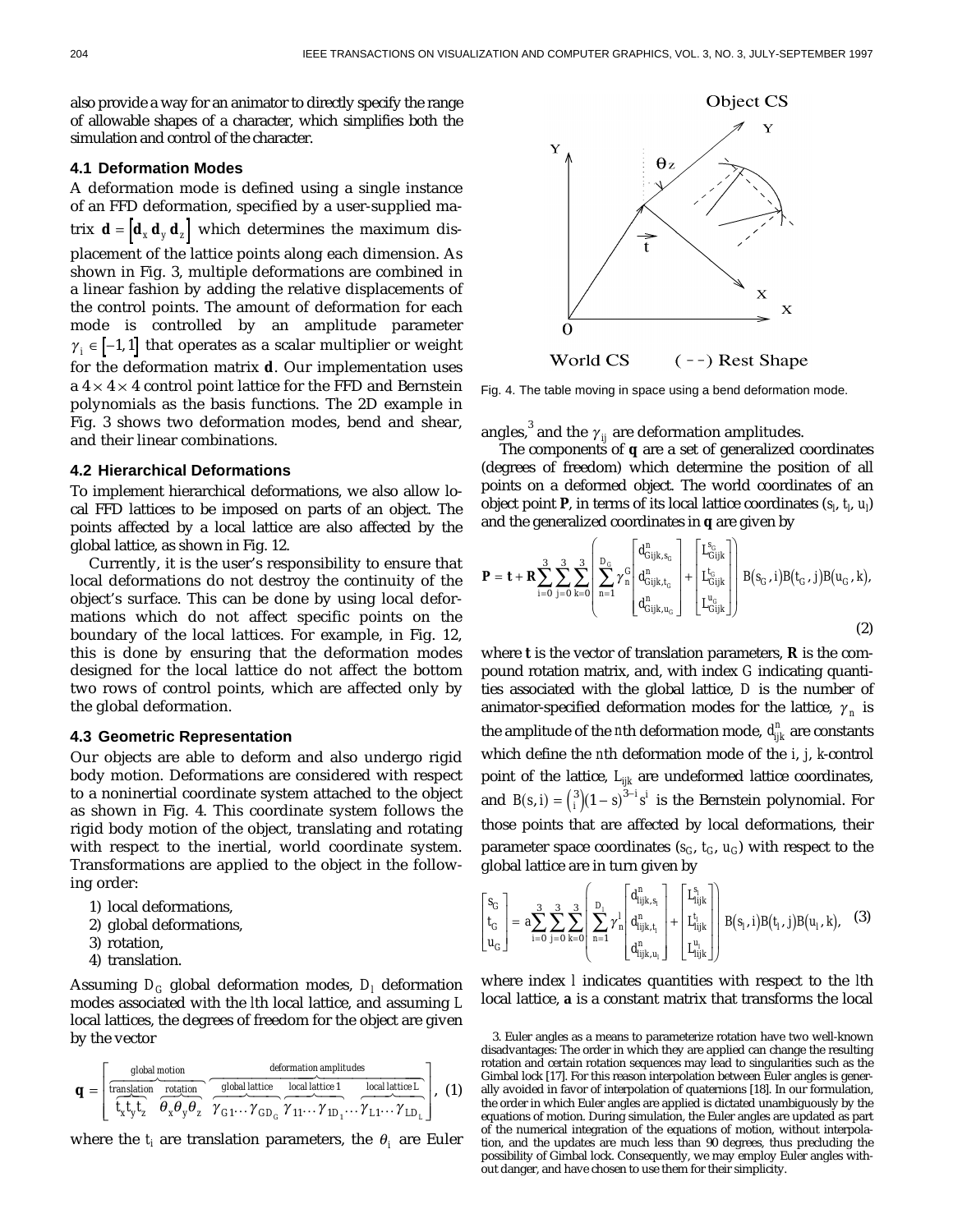lattice coordinates (*s<sub>l</sub>, t<sub>l</sub>, u<sub>l</sub>) to global lattice coordinates (<i>s<sub>G</sub>,*  $t_G$ ,  $u_G$ ), and the remaining quantities have similar interpretations to their counterparts in (2).

Equations (2) and (3) are the starting point for the simulation of the dynamics of a deformable object. They prescribe that we apply local deformations using (3) before global deformations using  $(2)$ .<sup>4</sup> The dynamics formulation presented next will ensure that a force which produces a local deformation appropriately affects the global deformations.

#### **4.4 Equations of Motion**

We use a Lagrangian formulation [19] to make our flexible models dynamic. A mass distribution is associated with the object by discretizing it in material coordinates using mass points. For example, a 2D-table could be assigned a discrete mass distribution, as shown in Fig. 5. In practice, approximating an object's distribution using 4 10 mass points is sufficient to yield convincing motions. The mass points are embedded in the same space as the object geometry and are thus also affected by local and global deformations. The kinetic energy of the *M* point masses is

$$
E = \sum_{i=1}^{M} \frac{m_i}{2} \dot{\mathbf{x}}_i^T \dot{\mathbf{x}}_i, \tag{4}
$$

where  $m_k$  is the *k*th mass and  $\mathbf{x}_k$  its position with respect to the world coordinate system.



Fig. 5. Mass distribution for a 2D-table.

As an object deforms, it builds up internal strain energy that resists further deformation. These energies are defined by the user and are a function of the deformation amplitudes  $\gamma_i$ . Typically, we associate with deformations a potential energy of the form

$$
V = \sum_{i=1}^{D} \frac{k_i}{2} (\gamma_i - \gamma_{i0})^2, \tag{5}
$$

where  $k_i$  is the elasticity constant associated with deforma- $\,$ tion mode *i* and  $\gamma_{i0}$  is the rest state of the mode. The rest states may be functions of time  $\gamma_{i0}(t)$  and they may be varied actively to control the modes, in effect forming an object's "muscle" actuators.

The equations of motion can be derived by applying the Lagrangian formulation of the equations of motion with respect to the generalized coordinates *q*. The Lagrangian formulation is based on the following equation:

$$
\frac{d}{dt}\frac{\partial \mathcal{L}}{\partial \dot{q}_k} - \frac{\partial \mathcal{L}}{\partial q_k} - Q_k = 0, \tag{6}
$$

where  $\mathcal L$  is the Lagrangian,  $q_k$  is the *k*th generalized coordinate  $(k = 1, ..., D)$ ,  $Q_k$  is the total generalized force acting on the object along the *qk* generalized coordinate, and the dot indicates a time derivative. We define the Lagrangian  $\mathcal L$ to be the kinetic energy (4) minus the potential energy (5):  $L = E - V$ . According to the derivation in Appendix A, the equations of motion assume the form

$$
M\ddot{q} + Kq = Q + \frac{1}{2}\dot{q}^T \frac{\partial M}{\partial q} \dot{q} - \left(\frac{\partial M}{\partial t}\right)\dot{q}, \qquad (7)
$$

where **M** is the mass matrix, K is a diagonal stiffness matrix, and **Q** is the vector of generalized external forces. Equation (7) is a system of dim(**q**) coupled second-order ordinary differential equations in dim(**q**) unknowns.

The system is numerically integrated forward through time, as follows: At each time step of the simulation, the linear system (7), whose form is  $M\ddot{q} = b$ , is solved for  $\ddot{q}$ using the Choleski factorization of **M**. Finally, we obtain the new values for the generalized velocities **q**& and the generalized positions **q** by integrating twice as follows:

$$
\dot{\mathbf{q}}(t + \Delta t) = \dot{\mathbf{q}}(t) + \Delta t \ddot{\mathbf{q}}(t),
$$

$$
\mathbf{q}(t + \Delta t) = \mathbf{q}(t) + \Delta t \dot{\mathbf{q}}(t) + \frac{\Delta t^2}{2} \ddot{\mathbf{q}}(t).
$$

# **4.5 External Forces**

Collision detection and resolution are not a research issue in our work. We have implemented simple existing methods for demonstration purposes. In particular, the system automatically samples the object at a set of collision points on the surface such that the relative distances between collision points are sufficiently small. $^5$  For example, we used 300 collision points for the teapot shown in Fig. 13. At each timestep, all the collision points are checked against the ground. For each collision point penetrating the ground, a collision force is activated as follows.

Ground contact is modeled using a penalty method which simulates the ground collision force using a spring and damper unit, as shown in Fig. 6a. When a point on the object penetrates the ground, a spring and damper unit is attached between the point of entry and the object point. The absolute value of the ratio between the friction force and the vertical force is not allowed to exceed  $tan(\theta)$ , thus implementing a Coulomb friction model. The constants defining the stiffness of the unit are chosen such that the interpenetrations caused by collisions are small.

<sup>4.</sup> We have implemented only two levels of deformations for demonstration purposes. However, the formulation presented above can easily be generalized to an arbitrarily deeply nested hierarchy of local lattices by expressing (s<sub>l</sub>, t<sub>l</sub>, u<sub>l</sub>) as a function of another level of lattices in a fashion similar to (3).

<sup>5.</sup> There is no need to associate mass with the collision points by virtue of the implicit deformations and the Lagrangian dynamics formulation.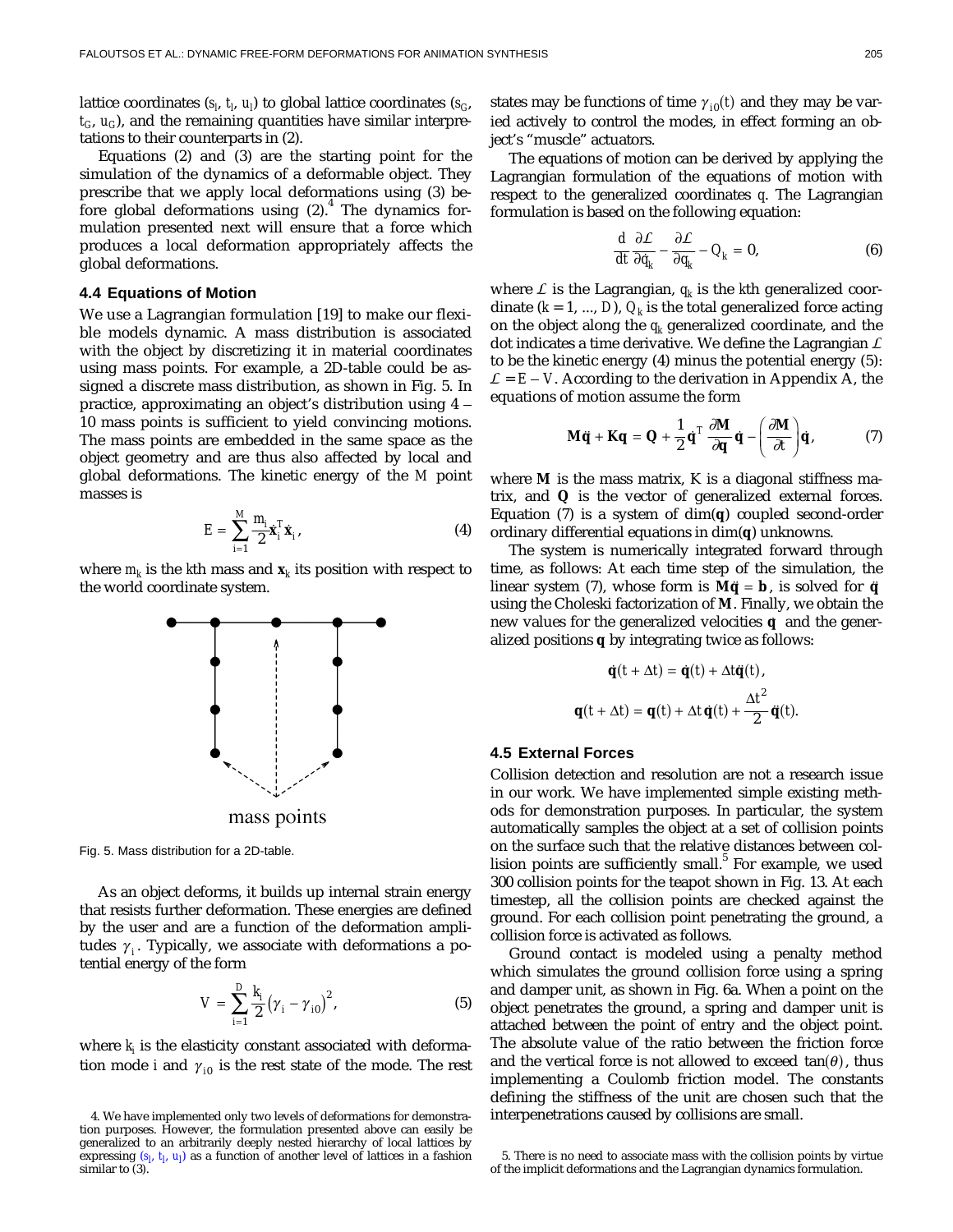

Fig. 6. Ground force model.

Ground contact and gravity are treated as independent external forces in the dynamics formulation. All external forces must be transformed from their Cartesian representation to the generalized one. After transformation, the external forces appear in the equations of motion as a set of generalized forces **Q**. This is done by computing  $Q_F = J^T F$ , where **J** is the Jacobian matrix derived in Appendix A.

# **5 A DYNAMIC FFD ANIMATION SYSTEM**

We have implemented an interactive animation system using the dynamic FFD formulation. Fig. 7 illustrates the conceptual components of our system. In general, our system can automatically turn any geometric object into a dynamic deformable model by automatically computing mass distributions, attaching FFD-lattices, and assigning default values to all the dynamic parameters such that the object can support its own weight. Currently, only a global lattice is attached automatically, since the system cannot identify suitable parts on the object (local lattices are attached by the user). The system automatically computes a discrete representation of the object's mass distribution using a set of point masses, unless the user prefers to supply his or her own. Our algorithm ensures that all the FFD lattices contain a suitable number of mass points and that the actual geometric center of the object is near the center of mass of the computed mass distribution. The dynamic behavior of the object is determined by the deformation modes, each of which has its own stiffness and damping properties. The parameters defining the deformation modes, namely, the lattice displacements matrices, the stiffness parameters, and the damping parameters, can be loaded and set interactively. With the deformation modes loaded, the animator can produce either key-framed or physicsbased motion, or alternate between them according to the characteristics desired of the motion. Fig. 8 illustrates an animation produced using four deformation modes and a mix of keyframing and dynamic simulation. The system allows the user to change the deformation modes at any point during a key-framed or physics-based animation in order to change the functionality of the object.

#### **5.1 Key-Framing**

Once an object and a set of deformation modes is loaded, the user can specify a deformation mode and the desired





Fig. 8. Cartoon table jumping off a cliff.

amplitude to interactively deform the object. To prevent the object from losing contact with the ground when deforming during key-framing, the system allows a point of the object to be constrained to a fixed position. As in a typical keyframing system, the user can set key-frames and the system automatically interpolates between them to produce a complete sequence. $^6$  In Fig. 8, the first part of the motion is key-framed.

#### **5.2 Physics-Based Simulation**

The physics-based simulator of our system implements the numerical integrator for the Lagrangian equations of motion described in Section 4.4. The user can interactively modify a number of parameters, such as the ground stiffness, flags that enable or disable effects such as gravity, and parameters that control the stiffness and the damping of the deformation modes, in order to provide the object with the desired elasticity and the appropriate environment.

An example of the kind of animations that can be produced with our physics-based simulator is presented in Fig. 15. In this case, the teapot is equipped with both local and global deformations. The lattices are attached to the teapot as shown in Fig. 12. A spring is attached to the lid and it lifts

<sup>6.</sup> We interpolate rotations using quaternions, since the difference in rotations between keyframes can be large.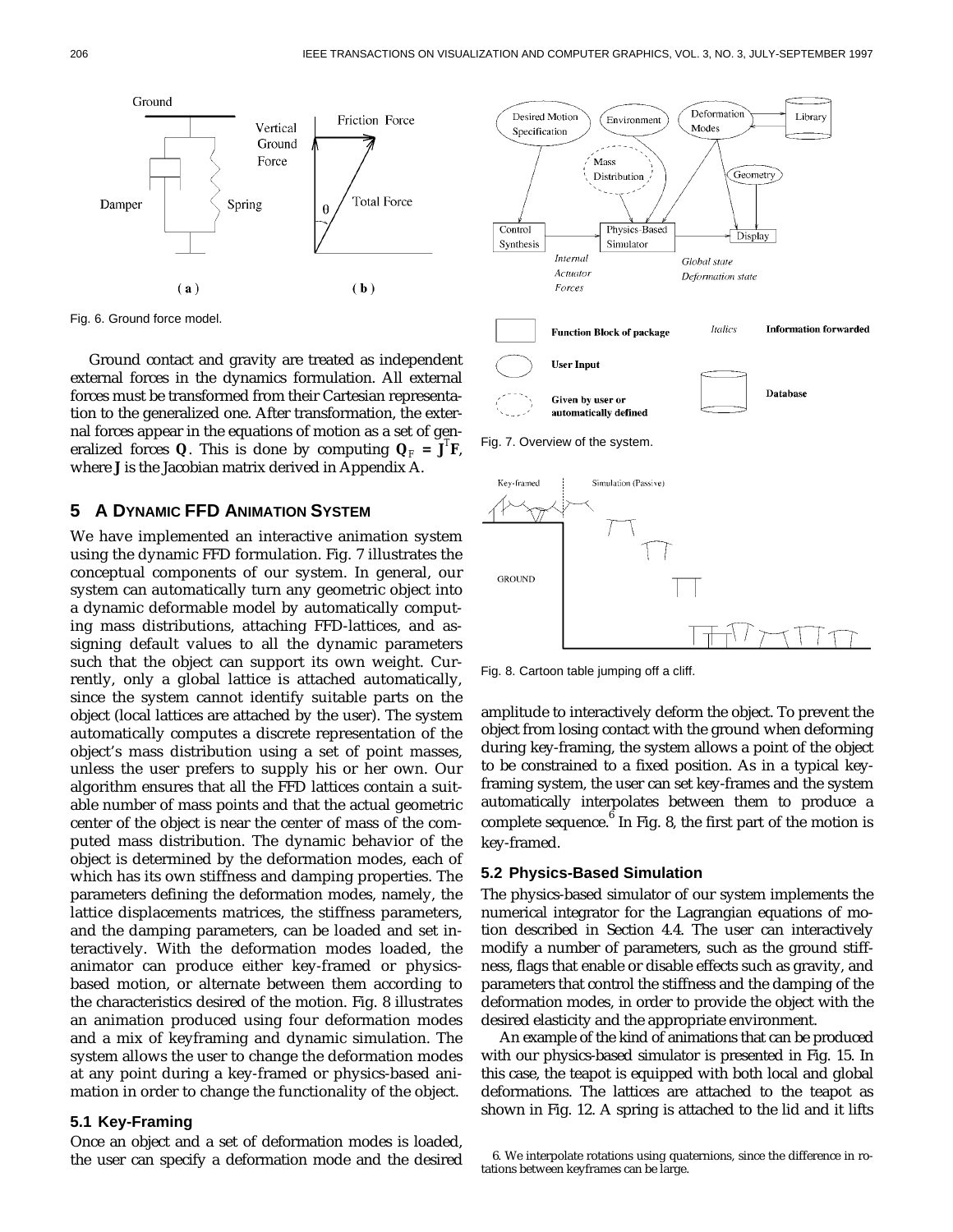the teapot. The spring vanishes after the 12th frame and the teapot rebounds elastically, vibrating as it drops to the ground, and bouncing several times before coming to rest. Both the global and the local lattice are associated with the same stretch deformation. However, the global deformation is stiffer than the local one.

The simulation runs at interactive speeds for a variety of 2D and 3D objects. Table 1 shows the CPU time that each simulation iteration takes for different numbers of deformation modes. All experiments were performed on a Silicon Graphics R4000 Indigo<sup>2</sup> running at 100 MHz and involved graphics objects such as the teapot of Fig. 9, apples, and wine glasses, each discretized with six mass points and equipped with 300–500 collision points. The motions produced were pleasing and convincing. The complexity of the simulation is linear with respect to the number of point masses and the number of lattice points. The total number of deformation modes *D* determines the dimension of the linear system that is solved in each simulation iteration, thus the complexity of the simulation process is  $O(D^3)$ . To further improve the efficiency of the simulation, we include a mechanism that deactivates (eliminates) deformation degrees of freedom if the magnitudes of the associated amplitude and velocity are below a threshold. This makes practical the use of many local lattices, which are only incorporated into the equations of motion in an on-demand basis. The deactivated degrees of freedom are reactivated as soon as external forces appear. We have performed two experiments to test the effectiveness of this feature. In the first experiment, the cartoon car shown in Fig. 1 rolls down a bumpy steep hill. It was equipped with one global deformation and one local deformation on each of the wheels. The simulation consumed 133 seconds of CPU time with the aforementioned efficiency feature disabled, while it consumed 121 seconds with the feature enabled. In the second experiment, the teapot shown in Fig. 12, which was equipped with one global deformation and six local deformations (three on the handle and three on the spout), performed a free-fall. The simulation time without the efficiency mechanism was 12 seconds; it was seven seconds with the mechanism.

Stability is an important issue for numerical simulation. The main factors affecting the stability of our system are the time step, the stiffness introduced by the collision penalty method, the mass distribution, the chosen set of deformations, and elasticities  $k_i$ . The mass distribution of an



Fig. 9. A 3D teapot and an associated mass distribution.

| TABLE 1   |
|-----------|
| RUN TIMES |

| # GLOBAL DEF.<br><b>MODES</b> | # LOCAL DEF.<br><b>MODES</b> | TIMES (SEC) |
|-------------------------------|------------------------------|-------------|
|                               |                              | 0.154324192 |
|                               |                              | 0.157693698 |
|                               |                              | 0.167255900 |
|                               |                              | 0.199321312 |
| 10                            |                              | 0.228473064 |
|                               |                              | 0.160967480 |
|                               | 2                            | 0.166869388 |
|                               |                              | 0.179693202 |
|                               | 8                            | 0.209430214 |
|                               | ጸ                            | 0.400348746 |

object must have a natural connection with the associated deformation modes. For example, a squash deformation defined along the x-axis for a one-dimensional rod aligned with the y-axis has no meaning, and it yields an unstable system. The generalized coordinates of an object should be independent from each other as required by the Lagrangian dynamics formulation. For instance, the system will be illconditioned if the same deformation mode is defined twice. The more similar two deformation modes are, the less numerically stable the system will be.

#### **6 MOTION SYNTHESIS FOR ACTIVE DEFORMATIONS**

The dynamic models described in a previous section incorporate physics into a geometric model, and are useful for both passive and active characters. It is desirable to simulate active characters realistically and incorporate into the model the ability to produce autonomous motion. For realistic locomotion, the movement should arise from controlled actuation. Many different methods have been developed to deal with the control of dynamic graphics objects [13], [15], [20], [21], [22], [23]. A simple yet effective technique based on *cyclic pose control graphs,* which is suitable for articulated figures, is presented by van de Panne et al*.* [24]. The technique has been extended to acyclic graphs in order to achieve nonperiodic motions [14].

The control problem is often formulated as an *optimization problem*. The object is required to perform a task while minimizing a cost or maximizing an objective function. It has been shown that optimized control can be used to automatically synthesize controllers capable of making active simulated creatures locomote [13], [16], [23], [25], [26]. Motion and controller synthesis are often addressed using probabilistic optimization methods because they are easy to implement, are suitable for searching large spaces, and can avoid local suboptima. Controllers are repeatedly generated and subsequently evaluated using forward simulation. The motion synthesis problem is thus tackled by searching the space of possible controllers for those that produce suitable motions. Common search methods for the stochastic motion synthesis problem are *genetic algorithms* [25], [26] and *simulated annealing* [13], [23]. To our knowledge, previous work on controlling active deformable models has always used spring-mass models [22], [15], [23], whereas we use dynamic FFDs.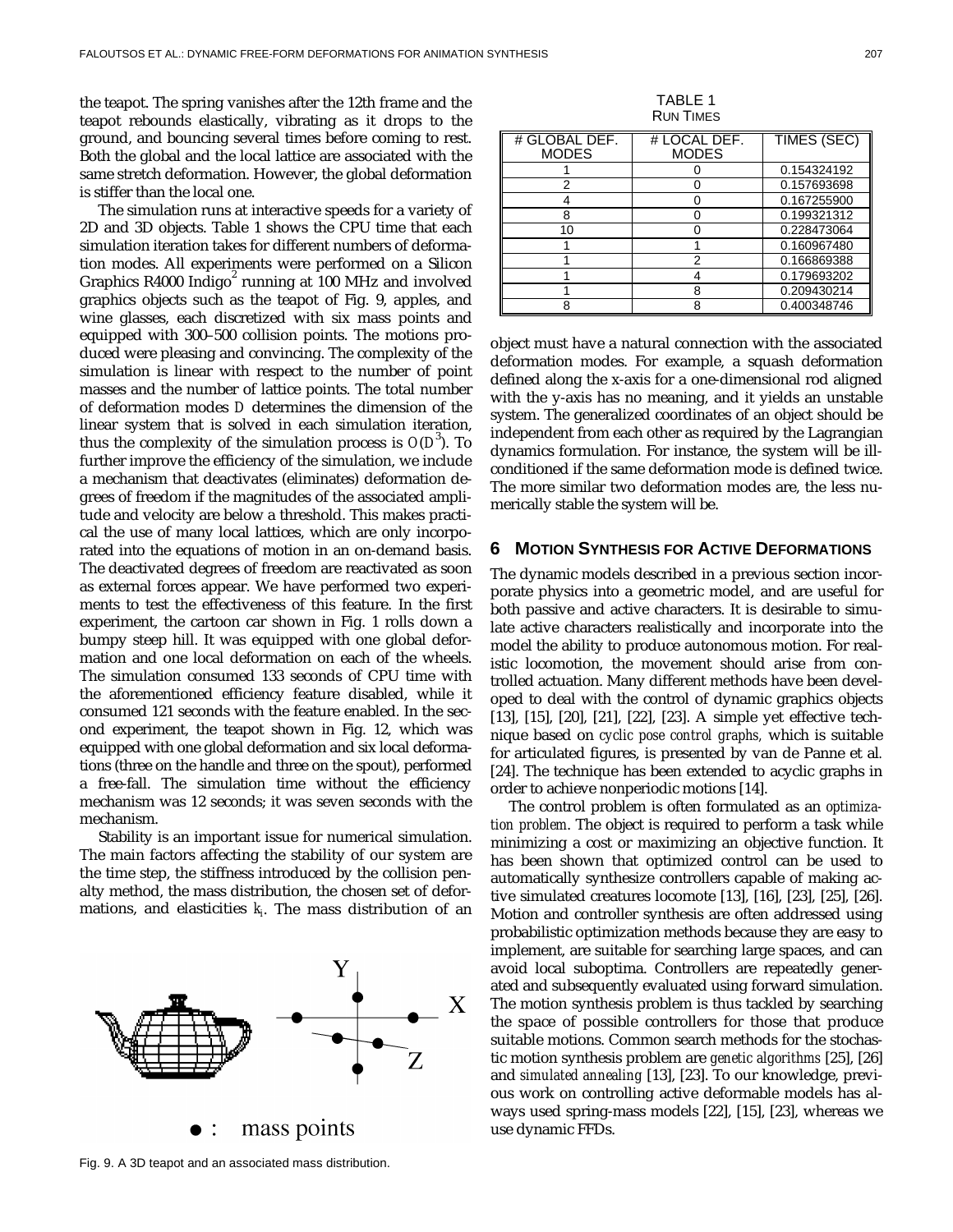

Fig. 10. The control structure.

#### **6.1 Dynamic Control Model**

The control of our dynamically deformable characters is based on open-loop $^{7}$  pose controllers which determine the high level control. The pose controller structure operates as a finite state machine. Each state defines a pose and specifies the desired shape of a character. "Shape" here refers to a character's internal degrees of freedom. Thus, a pose  $\hat{q}$  is defined in terms of the amplitudes of the deformation modes,  $\hat{\mathbf{q}} = (\gamma_1, \dots, \gamma_D)$ , where *D* is the total number of global and local deformation modes. In the following, **u** indicates the desired poses. The pose controller structure is shown in Fig. 10. Each state (pose) has an associated *transition* time that specifies the time period for which the associated pose remains active. In the current version of our system, we have implemented only *cyclic* pose graphs, which result in periodic motions. The controller cycles continuously through the pose graph. The active pose drives lowlevel PD-controllers which make the object deform into the desired shape. Note that the desired shape is not necessarily achieved because of the presence of external forces. The deformation of the object into the desired pose can be done either by using potential energy terms in the Lagrangian, or by adding deformation forces to the vector of generalized forces. We have chosen to use the latter method. Hence, we associate PD-controller with each deformation mode and it produces a generalized control force along the associated generalized coordinate. The generalized control forces are defined as

# $\mathbf{Q}_n = - (\mathbf{C}(\hat{\mathbf{q}} - \mathbf{u}) + \mathbf{D}\hat{\dot{\mathbf{q}}}),$

where **C** is a diagonal stiffness matrix, **D** is a diagonal damping matrix, and **u** are the desired pose parameters.

An animator can interactively specify a deformation mode to be active or passive. Active deformation modes are subject to control forces and they contribute to actuated motions, while passive modes appear only as a result of external forces. In general, the active deformation modes should be stiffer and more damped than the passive ones. Active deformations should not produce oscillations because most familiar muscle-based motions are nonoscillatory. Passive deformations should typically produce oscillations because they represent the effect of elastic strain energy being dissipated over time. However, the animator has complete control over the deformation parameters and can change them interactively at any point according to the desired result.

#### **6.2 Motion Synthesis**

Given an object and a set of deformation modes, it is convenient, and, for complex characters, necessary, to have a procedure that automatically produces controllers capable of making the object perform interesting modes of locomotion. Previous work in this area addresses the case of articulated figures with some notable exceptions [16], [23]. In our system, we use *simulated annealing* [27] because it can avoid local optima and it has proven to be suitable for our purposes. The process begins with an initial pose controller supplied by the user. Using forward simulation, the controller is evaluated according to a cost function. A new controller is then produced by stochastically modifying the initial one. The new controller is evaluated in the same way and the two controllers are compared. The better controller is selected and the procedure is repeated until a stopping criterion is met. Sometimes the process selects a new controller which performs worse than the previous one as a means to avoid local optima. The simulated annealing algorithm that we use is summarized in Fig. 11. The value of *r* controls the number of iterations that the algorithm performs. A fixed number of iterations can also be used. All our experiments converged to a solution in less that 100 annealing iterations.

- 1. Specify an initial configuration *P*
- 2. Specify an initial temperature *T* > 0
- 3. Pick a cooling rate  $0 < r < 1$
- 4. Do forward simulation for time  $t_f$  and calculate the cost Cost (P)
- 5. While  $T > T_{frozen}$ 
	- (a) Pick a random neighbor  $P'$  of  $P$
	- (b) Do forward simulation for time  $t_f$  and calculate the cost  $Cost(P)$
	- (c) Let  $\Delta = Cost(P') Cost(P)$
	- (d) If  $\Delta \leq 0$  set  $P = P'$
	- (e) If  $\Delta > 0$  set with  $P = P'$  probability  $e^{-\Delta/T}$
- (f) Set  $T = r \hat{\ } T$
- 6. Return P

7. The controller has no external feedback, i.e., it does not have an indication of how well it operates.

Fig. 11. Using simulated annealing to find a suitable active controller.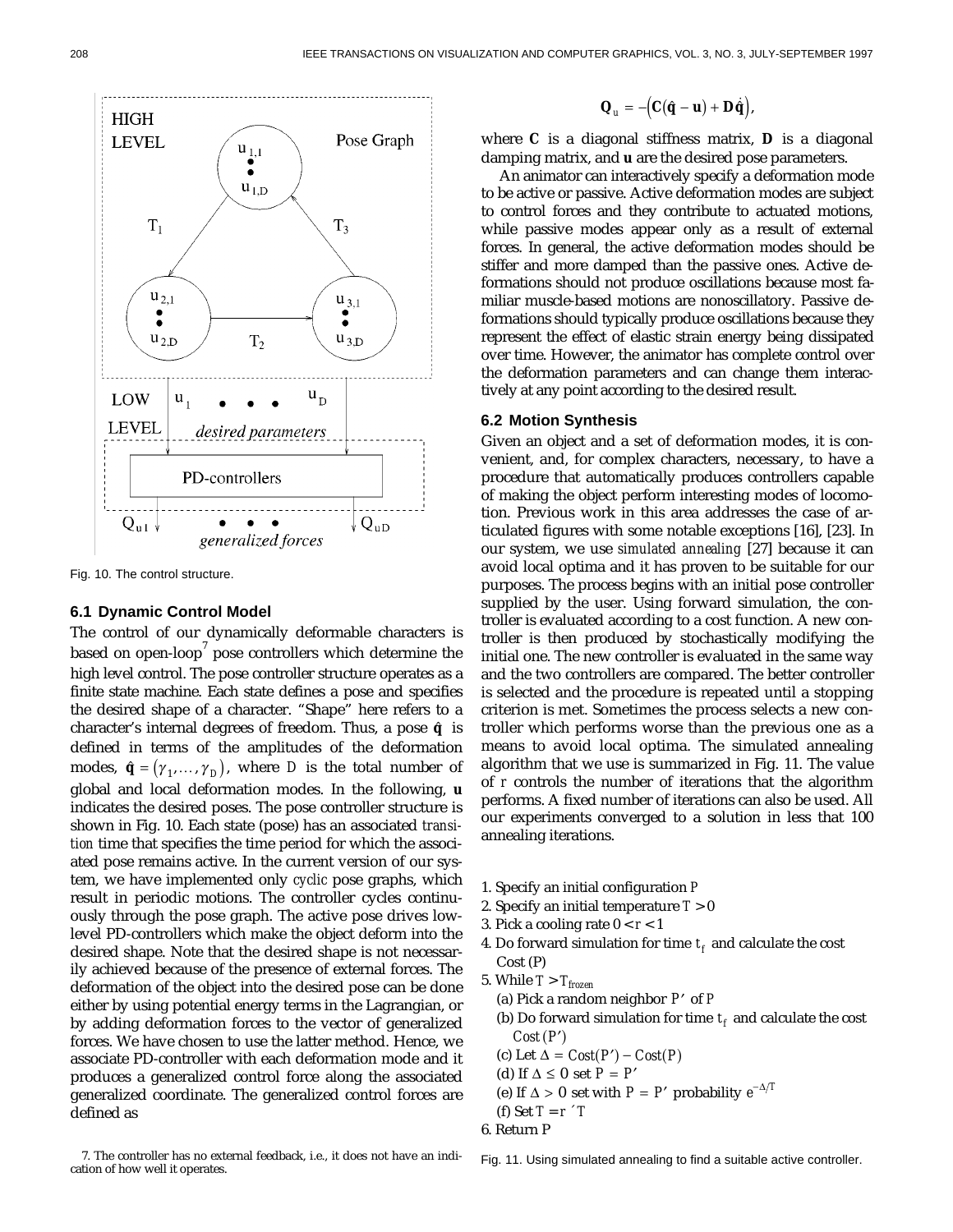In the controller synthesis procedure, the poses are snapshots of the character's deformations during a motion that the animator would like the character to perform. The choice of an initial pose controller is important because it can significantly affect the final motion. The most important choice in defining an optimization process is the choice of the cost function, which is minimized by the simulated annealing process. The function quantifies the desirability of motions. There are many parameters which serve to define such a function, such as the speed, acceleration, work, and orientation of the object during the motion, and the desired trajectory that the object must follow. Realistic motions should also consume a reasonable amount of control energy. The difficulty of designing the cost function depends on the complexity of the character and the desired motion. Typical cost functions do exist for simple motions such as walking, hopping, and shuffling. Our system provides the user with a number of typical functions, such as those given in Table 2. For more complex motions, if none of the functions provided by the system yield good results, the user may need to resort to his or her own intuition.

We formulate our experiments as minimization problems. In order to prevent the synthesis of unrealistic highenergy motions, the cost function that we used in all cases grows linearly with the control energy consumed. Specific functions are presented in the next section as we discuss the results of the motion synthesis experiments.

#### **6.3 Results**

One of our experiments involved the synthesis of a controller that would make a 2D table perform a bounding motion. The table is equipped with a set of four deformations modes: vertical shear, horizontal bend, vertical squash, and horizontal squash. The first two are active deformation modes, and the remaining two allow for additional passive motion. Our most successful experiment performed optimization on all the parameters defining the pose graph. After 60 simulation trials, the table was able to perform a stable periodic mode of locomotion, shown in Fig. 2. The cost function that we used rewards the distance traveled and penalizes the energy expended. Table 2 presents the cost functions and the associated result;  $E_c = \sum_{i=1}^{D} |\hat{q}[i]*Q_u[i]|$ , where  $Q_u$  are the control forces, is a simplified expression of the energy consumed,  $t_x$  is the distance traveled along the *x*-direction, and  $\dot{t}_r$  is the velocity along the *x*-direction. If  $t_x \dot{t}_x < 0$ , the cost is set to a high value.

The following experiment shows how different optimization functions can produce different motions. We construct a cost function consisting of two terms

$$
f_{\cos t} = K_1 E_c - K_2 * |t_x|,
$$
 (8)

where  $E_c$ ,  $t_x$  are as defined above and  $K_1$ ,  $K_2$  are constants. The choice of these constants guides the optimization towards different goals. We use this optimization function to produce different hopping motions for the teapot, as shown in Fig. 16. The motion produced by the initial, handcrafted

TABLE 2 COST FUNCTIONS

| <b>COST FUNCTION</b>                 | COMMENTS                              |  |
|--------------------------------------|---------------------------------------|--|
| $1/t_{\sim}$                         | Hopping motion with unrealistic jumps |  |
| $E_c/t_x$                            | Hopping motion, normal jumps          |  |
| $E_c/(1.0\times10^7 \sqrt{t_x t_x})$ | Bounding motion                       |  |
| $E_c/(5.0\times10^7\sqrt{t_x t_x})$  | Faster bounding motion (Fig. 2)       |  |
| $E_c / (5.0 \times 10^7 \sqrt{t_x})$ | Shuffling-like motion (Fig. 13)       |  |

controller is shown in the left panel of Fig. 16. For  $K_1 = 0$ and  $K_2 = 1$ , the optimization process produces a controller resulting in larger hops and therefore consuming more control energy. The motion is shown in the right panel of Fig. 16. An intermediate case attempts to strike a compromise between the control energy and the distance traveled using *K*<sup>1</sup>  $= 1$  and  $K_2 = 1$ . The resulting motion is shown in the center panel of Fig. 16. The case where  $K_1 = 1$  and  $K_2 = 0$  produces a trivial solution, namely a controller that keeps the teapot in place.

The design of an appropriate optimization function to produce a desired motion is potentially a difficult task, and is especially difficult for unstable motions. We had to perform several trial-and-error experiments in order to choose the appropriate constants in the optimization function to obtain variations of an initial hopping motion. The shuffling motion is more stable and was therefore much easier to produce.

The optimization can be performed with respect to different subsets of the control parameters. Some experiments with the cartoon table optimize the transition times between different poses, some optimize the poses, and some optimize both poses and transition times. The more parameters that are used in the optimization process, the larger the space of admissible control functions, and, consequently, the more likely it is to arrive at an efficient solution. Naturally, the larger the control space, the slower the optimization process is at finding an optimal solution.

A second example is a 3D teapot which learns to locomote using two active deformation modes. Fig. 13 shows the teapot shuffling. The same motion has been reused and applied to the wine glass that appears in Fig. 14. In this example, the teapot is performing an automatically synthesized hopping motion using two deformation modes, the glass is making use of the shuffling motion produced for the teapot, and the apple is key-framed to fly above them using a local shear deformation on the leaf.

# **7 CONCLUSIONS**

We have proposed and implemented a framework for the animation of deformable characters. Our approach generalizes standard free-form deformations to include physical dynamics. The formulation accommodates both local and global dynamic FFDs and ensures their proper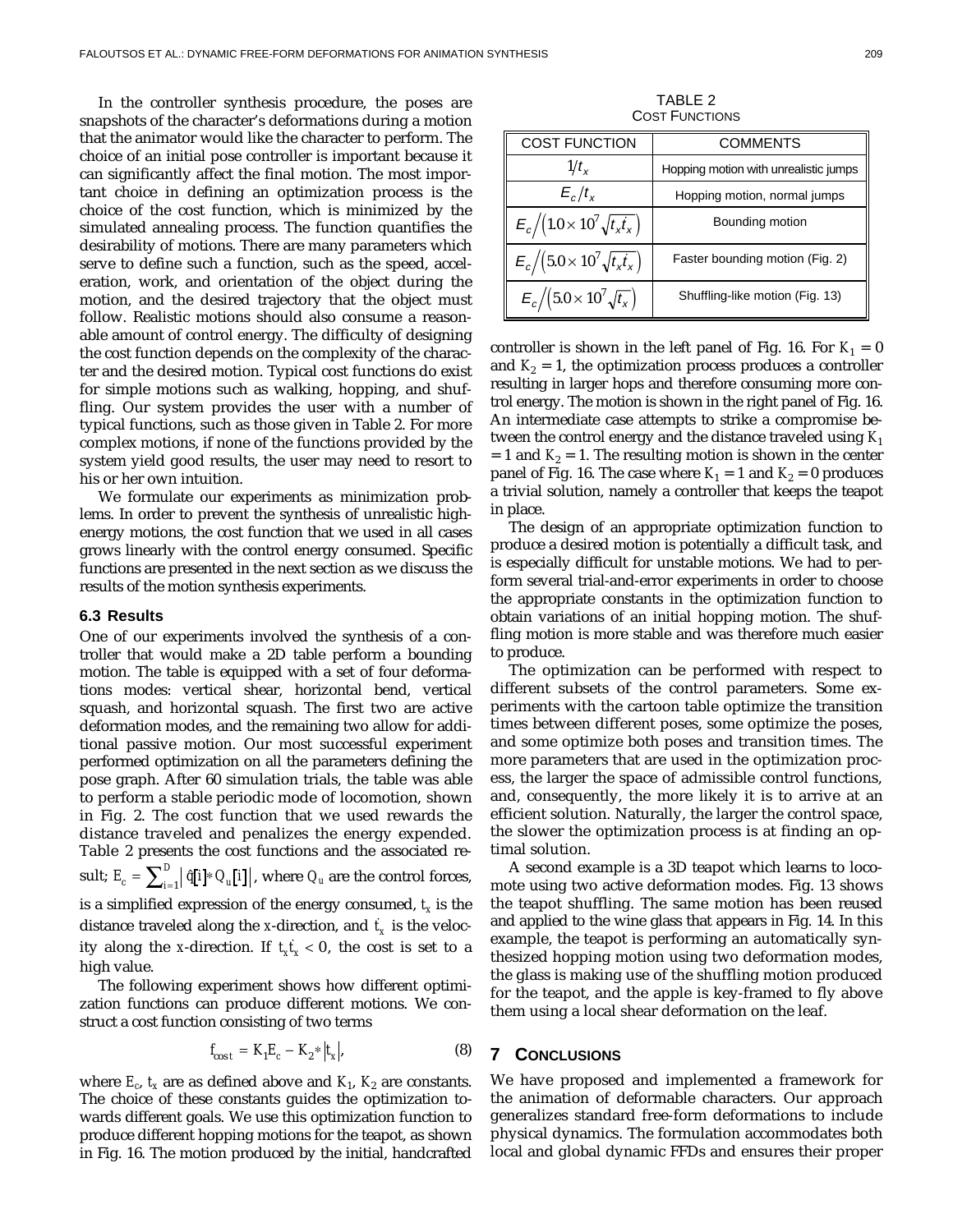

Fig. 12. Local and global deformations using dynamic FFDs.

interaction. User-tailored deformations provide predictability of results and yield efficient dynamic simulations. The dynamic deformations can be made active; thus, the technique is particularly amenable to transforming inanimate objects, such as teapots, into animate characters. Existing motion-synthesis techniques can be applied to the active deformations to automate the process of answering questions such as: How should a squash-and-stretch teapot move?

Free-form deformations are a standard tool that animators use to make inanimate objects come to life in a keyframed animation. The approach proposed here can take the FFD lattices defined for keyframing and make them active and dynamic. Because squash-and-stretch deformations are typical of cartoon animation, libraries of deformation modes and standardized motions could be provided to animators. Different characters can reuse stored libraries of deformation modes, deformations can be loaded or changed, and key-framed and physics-based motion can be exchanged as needed.

Our work can be extended in various ways. With respect to modeling, we could combine deformation modes nonlinearly. Dynamic constraints could be implemented in order to allow the construction of compound objects, such as articulated figures with deformable parts. We would also like to experiment with different FFD lattices. It would be interesting to use a formulation based on higher order Bernstein polynomials that will provide more flexibility with respect to the design of deformation modes. Similarly, we would like to try FFD formulations with B-spline basis functions. B-spline functions will allow the user to define lattices with different numbers of control points, and will provide local control. We would



Fig. 13. 3D teapot performing a bounding motion.



Fig. 14. A cartoon race.

also like to experiment with hierarchies of lattices that share control points. Finally, to improve the quality of the dynamics, a more refined and efficient method for detecting and resolving collisions should be implemented.

#### **APPENDIX A**

# **DERIVATION OF THE EQUATIONS OF MOTION**

This appendix derives the terms of (6) and shows how to calculate the equations of motion (7). As discussed in Section 4.4, the Lagrangian is  $\mathcal{L} = E - V$  where *E* is the kinetic energy of the object defined by (4), and *V* is its deformation potential energy defined by (5). The object is discretized in material coordinates using point masses. The kinetic energy of the *k*-th point mass is  $E_k = \frac{m}{2}$  $=\frac{m_k}{2}\dot{\mathbf{x}}_k^T\dot{\mathbf{x}}_k$ where  $m_k$  is the mass and  $\mathbf{x}_k$  is the position of the point in world coordinates. Using  $(2)$  and  $(3)$ , we write  $E_k$  with respect to the generalized coordinates. To that end, we first note that  $\dot{x}_i = \sum_j \frac{\partial x_i}{\partial q_j} \dot{q}_j$ . Defining the Jacobian matrix  $\bf J$ as  $J_{ii} = \partial x_i / \partial q_i$ , we can write  $\dot{\mathbf{x}} = \mathbf{J}\dot{\mathbf{q}}$ . Assume an object with *DG* global deformation modes and *L* local lattices,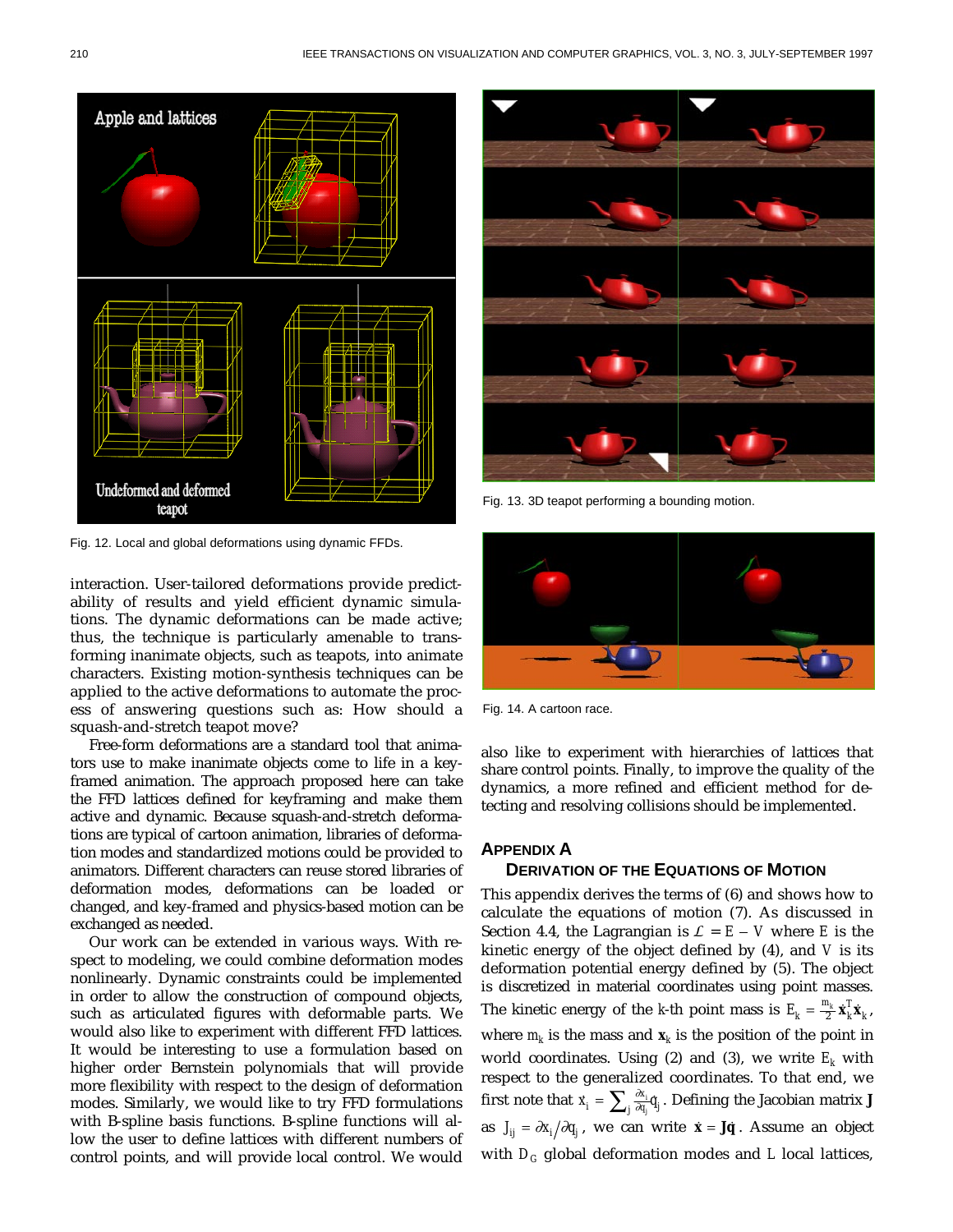

Fig. 15. A deformable teapot is lifted from the lid.



Fig. 16. Teapot performing various hopping motions.

each equipped with  $D_l$  deformation modes. The vector of generalized coordinates as defined in (1) is

$$
\mathbf{q} = \left[\mathbf{t}^T \ \theta_x \ \theta_y \ \theta_z \ \gamma_{G1} \ \cdots \ \gamma_{GD} \ \gamma_{11} \ \cdots \ \gamma_{1D_1} \ \cdots \ \gamma_{L1} \ \cdots \ \gamma_{LD_L}\right].
$$

Denoting global quantities with index *G* and local quantities with index *l,* the expression for the Jacobian matrix evaluated at point **P** is

where

$$
\mathbf{J} = \begin{bmatrix} \mathbf{I}_3 & \mathbf{A} & \mathbf{B} & \mathbf{C}_1 & \cdots & \mathbf{C}_L \end{bmatrix},\tag{10}
$$

$$
\mathbf{A} = \left[ \frac{\partial \mathbf{R}}{\partial \theta_x} \mathbf{P} \frac{\partial \mathbf{R}}{\partial \theta_y} \mathbf{P} \frac{\partial \mathbf{R}}{\partial \theta_z} \mathbf{P} \right],
$$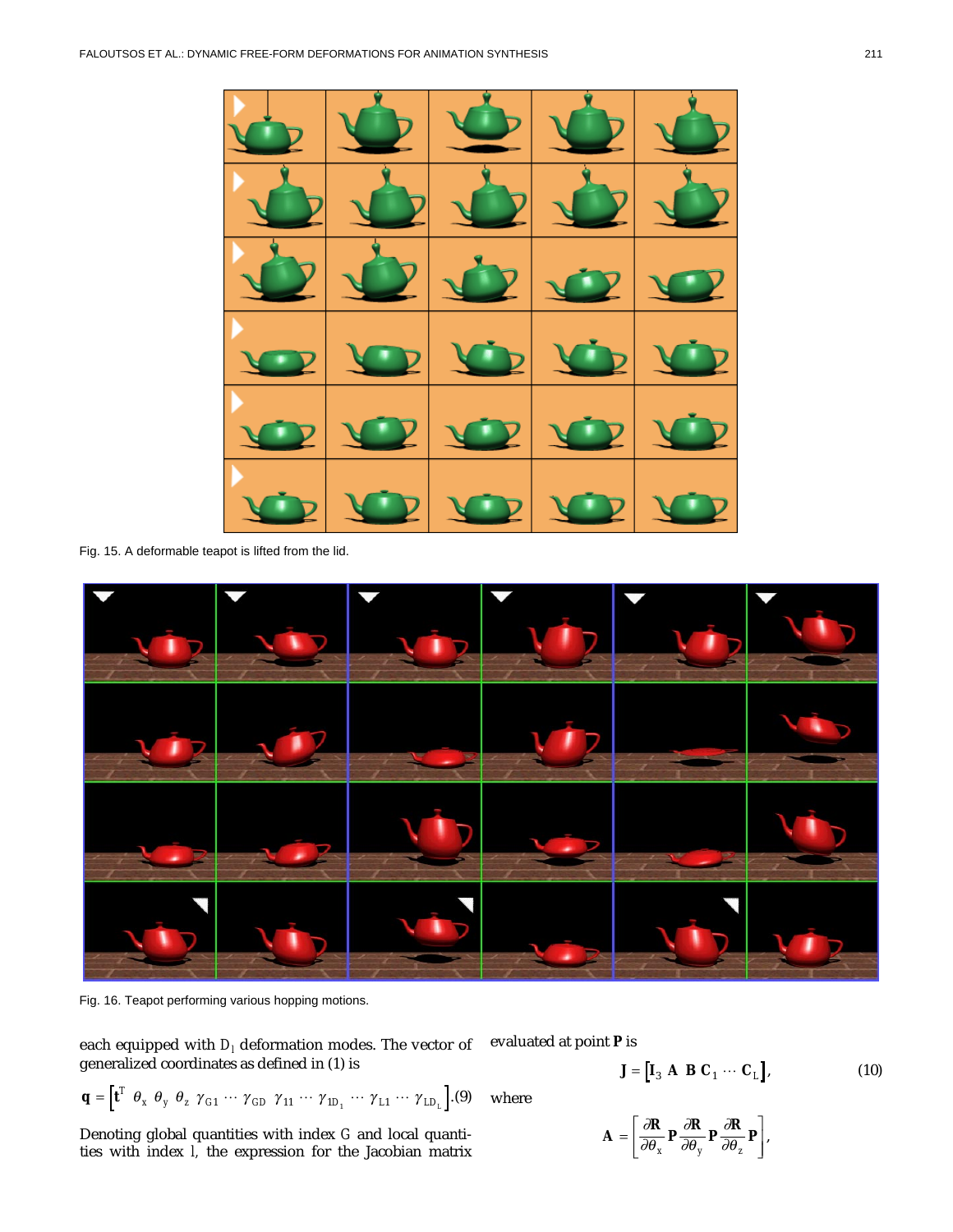*∂g*

$$
\mathbf{B} = [b_n] = \left[ \mathbf{R} \sum_{i=0}^{3} \sum_{j=0}^{3} \sum_{k=0}^{3} \mathbf{d}_{G,ij}^{n} B(s_G, i) B(t_G, j) B(u_G, k) \right], n = 1...D_G,
$$
\n
$$
\mathbf{C}_1 = [c_{lm}] = \left[ \mathbf{R} \sum_{i=0}^{3} \sum_{j=0}^{3} \sum_{k=0}^{3} \left( \sum_{n=1}^{D_G} \mathbf{d}_{G,ij}^{n} + \mathbf{L}_{G,ijk} \right) \frac{\partial}{\partial \gamma_{lm}} (B(s_G, i) B(t_G, j) B(u_G, k)) \right],
$$
\n
$$
m = 1...D_l.
$$

Recall that the global lattice coordinates  $(s_g, t_G, u_G)$  are a function of the local ones as shown in (3). The kinetic energy of mass point *k* with respect to the generalized coordinates is

$$
E_k = \frac{m_k}{2} \dot{\mathbf{x}}_k^T \dot{\mathbf{x}}_k = \frac{m_k}{2} (\mathbf{J}_k \dot{\mathbf{q}})^T \mathbf{J}_k \dot{\mathbf{q}} = \frac{m_k}{2} \dot{\mathbf{q}}^T \mathbf{J}_k^T \mathbf{J}_k \dot{\mathbf{q}}.
$$

The total kinetic energy of the object is

$$
E = \sum_{k} E_{k} = \sum_{k} \frac{m_{k}}{2} \dot{\mathbf{q}}^{T} \mathbf{J}_{k}^{T} \mathbf{J}_{k} \dot{\mathbf{q}} = \frac{1}{2} \dot{\mathbf{q}}^{T} \mathbf{M} \dot{\mathbf{q}},
$$

where  $\mathbf{M} = \sum_{k} m_{k} \mathbf{J}_{k}^{T} \mathbf{J}_{k}$  is a symmetric generalized mass matrix. We can calculate the required derivatives of the Lagrangian in (6) as follows

$$
\frac{\partial \mathcal{L}}{\partial \dot{q}_k} = \frac{1}{2} \left( \sum_j \delta_{ki} M_{ij} \dot{q}_j + \sum_i \dot{q}_i M_{ij} \delta_{kj} \right) = \frac{1}{2} \left( \sum_j M_{kj} \dot{q}_j + \sum_i \dot{q}_i M_{ik} \right)
$$

$$
= \frac{1}{2} \left( \sum_j M_{kj} \dot{q}_j + \sum_j M_{kj} \dot{q}_j M_{jk} \right),
$$

where  $\delta_{ki}$  is the Kronecker  $\delta$ -function. Since **M** is symmetric,  $M_{kj} = M_{jk}$ , thus  $M_{ki}\dot{q}_i = \dot{q}_j M_{ik}$ , and

$$
\frac{\partial \mathcal{L}}{\partial \dot{q}_{k}} = \sum_{j} M_{kj} \dot{q}_{j} \Rightarrow \frac{d}{dt} \frac{\partial \mathcal{L}}{\partial \dot{q}_{k}} = \sum_{j} M_{kj} \ddot{q}_{j} + \sum_{j} \frac{dM_{kj}}{dt} \dot{q}_{j}
$$
\n
$$
= \sum_{j} M_{kj} \ddot{q}_{j} + \sum_{j} \left( \sum_{l} \frac{\partial M_{kj}}{\partial q_{l}} \dot{q}_{l} \right) \dot{q}_{j}.
$$
\n(11)

The second term that involves the Lagrangian in (6) is calculated as follows:

$$
\frac{\partial \mathcal{L}}{\partial q_k} = \frac{1}{2} \dot{q}_k \frac{\partial \mathbf{M}}{\partial q_k} \dot{q}_k - \mathbf{Kq} ,
$$
 (12)

where  $K_{ij} = k_i$  for  $i = j$  and  $K_{ij} = 0$  for  $i \neq j$ .

The derivatives of **M** required in (11), (12) can be calculated as follows:

$$
\frac{\partial \mathbf{M}}{\partial q_j} = \frac{\partial}{\partial q_j} \sum_k m_k \mathbf{J}_k^T \mathbf{J}_k = \sum_k m_k \left[ \left( \mathbf{J}_k^T \frac{\partial \mathbf{J}_k}{\partial q_j} \right)^T + \mathbf{J}_k^T \frac{\partial \mathbf{J}_k}{\partial q_j} \right].
$$
 (13)

Determining the partial derivatives of **J** with respect to the generalized coordinates **q**, as required by (13), is a rather lengthy, but mechanical process. We present them below for completeness. To follow the notation, the reader is referred to the definition of the vector of generalized coordinates given by (1). In addition, we denote  $\mathbf{O}_n$  an  $n \times n$  zero matrix, **0** is a zero column vector,  $J_I$  the Jacobian matrix defined in (10) evaluated with **R** being the identity matrix,  $J_I[q_k]$  the column of  $J_I$  that corresponds to the *q*th component of vector **q**, and we define *BBB*  $\equiv B(s_G, i')B(t_G, j')B(u_G, k')$ . The primes are used to distinguish between the *i*, *j's* that appear in (14)-(17). Overbraces are used to compress a number of similar columns into one. The partial derivatives of the Jacobian are

$$
\frac{\partial \mathbf{J}}{\partial t_i} = \mathbf{O}_{\dim(\mathbf{J})}, i = x, y, z \tag{14}
$$

$$
\frac{\partial \mathbf{J}}{\partial \theta_j} = \left[ \mathbf{O}_3 \frac{\partial^2 \mathbf{R}}{\partial \theta_i \partial \theta_j} \mathbf{P} \frac{\partial \mathbf{R}}{\partial \theta_j} \mathbf{J}_I[\gamma_{Gi}] \frac{\partial \mathbf{R}}{\partial \theta_j} \mathbf{J}_I[\gamma_{1i}] \cdots \frac{\partial \mathbf{R}}{\partial \theta_j} \mathbf{J}_I[\gamma_{1i}] \right], (15)
$$

$$
\frac{\partial \mathbf{J}}{\partial \gamma_{Gj}} = \left[ \mathbf{O}_3 \frac{\partial \mathbf{R}}{\partial \theta_i} \sum_{i'=0}^3 \sum_{j'=0}^3 \sum_{k'=0}^3 d_{\gamma_{Gj}} BBB \frac{i=1...D_G}{\mathbf{O}} \frac{\sum_{i=1...D_i}^{i=1...D_i} \partial_{\gamma_{Gj}} \frac{\partial BBB}{\partial \gamma_{1i}} \right]
$$
\n
$$
\cdots \mathbf{R} \sum_{i'=0}^3 \sum_{j'=0}^3 \sum_{k'=0}^3 \frac{\partial}{\partial \gamma_{Gj}} \frac{\partial BBB}{\partial \gamma_{Li}} \right],
$$
\n(16)

$$
\frac{\partial \mathbf{J}}{\partial \gamma_{ij}} = \left[ \mathbf{O}_3 \frac{\partial \mathbf{R}}{\partial \theta_i} \mathbf{J} \left[ \gamma_{ij} \right] \mathbf{R} \sum_{i'=0}^3 \sum_{j'=0}^{i=1...D_c} \sum_{k'=0}^{i=1...D_c} d_{\gamma_{ci}} \frac{\partial BBB}{\partial \gamma_{ij}} \frac{\partial^{i=1...D_{l-1}}}{\partial \gamma_{ij}} \cdots \widehat{\mathbf{O}} \cdots \widehat{\mathbf{O}} \right]
$$

$$
\mathbf{R} \sum_{i'=0}^3 \sum_{j'=0}^3 \sum_{k'=0}^3 \left( \sum_{n=1}^{D_c} d^n + L_{ijk}^C \right) \frac{\partial^2 BBB}{\partial \gamma_{ij} \partial \gamma_{ii}} \stackrel{i=1...D_{l-1}}{\mathbf{O}} \cdots \widehat{\mathbf{O}} \left[ \begin{array}{c} \mathbf{0} \\ \mathbf{0} \end{array} \right]. (17)
$$

Finally, we calculate the derivatives of *BBB* that appear in the above equations. To distinguish between the three polynomials, we denote  $B_i$   $B_j$   $B_k$  = *BBB*. Applying the chain rule,

$$
\frac{\partial BBB}{\partial \gamma_{li}} = \frac{\partial B_{i'}}{\partial \gamma_{li}} B_{j'} B_{k'} + B_{i'} \frac{\partial B_{j'}}{\partial \gamma_{li}} B_{k'} + B_{i'} B_{j'} \frac{\partial B_{k'}}{\partial \gamma_{li}},
$$
(18)

$$
\frac{\partial^2 BBB}{\partial \gamma_{li} \partial \gamma_{lj}} = \frac{\partial^2 B_{i'}}{\partial \gamma_{li} \partial \gamma_{lj}} B_{j'} B_{k'} + \frac{\partial B_{i'}}{\partial \gamma_{li}} \frac{\partial B_{j'}}{\partial \gamma_{lj}} B_{k'} + \frac{\partial B_{i'}}{\partial \gamma_{li}} B_{j'} \frac{\partial B_{k'}}{\partial \gamma_{lj}} + \frac{\partial B_{i'}}{\partial \gamma_{lj}} \frac{\partial B_{j'}}{\partial \gamma_{lj}} B_{k'} + \qquad (19)
$$

$$
B_{i'} \frac{\partial^2 B_{j'}}{\partial \gamma_{li} \partial \gamma_{lj}} B_{k'} + B_{i'} \frac{\partial B_{j'}}{\partial \gamma_{li}} \frac{\partial B_{k'}}{\partial \gamma_{lj}} + \frac{\partial B_{i'}}{\partial \gamma_{lj}} B_{j'} \frac{\partial B_{k'}}{\partial \gamma_{li}} +
$$
  

$$
B_{i'} \frac{\partial B_{j'}}{\partial \gamma_{lj}} \frac{\partial B_{k'}}{\partial \gamma_{li}} +
$$
 (20)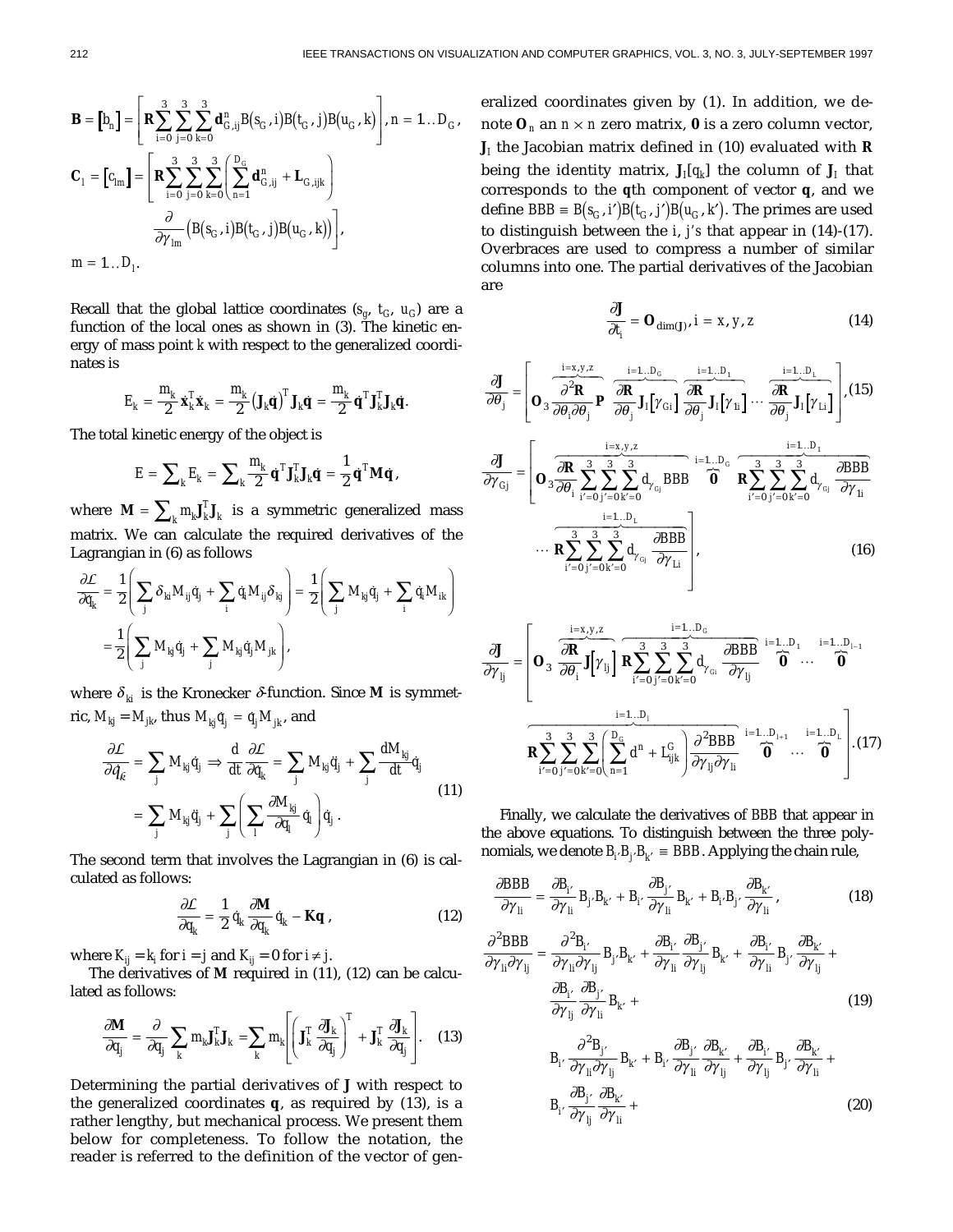$$
B_{i'}B_{j'} \frac{\partial^2 B_{k'}}{\partial \gamma_{li} \partial \gamma_{lj}} \tag{21}
$$

Showing the partial derivatives of one of the polynomials  $B_{i}$ ,  $B_{i}$ ,  $B_{k}$  is sufficient to complete the derivation of the Jaco-

bian matrix (note that in relation with (10),  $B_{i'} = B(s_G, i)$ ):

$$
\frac{\partial B_{i'}}{\partial \gamma_{ii}} = \frac{\partial B_{i'}}{\partial s_G} \frac{\partial s_G}{\partial \gamma_{ii}}, \frac{\partial^2 B_{i'}}{\partial \gamma_{ii} \gamma_{ij}} = \frac{\partial^2 B_{i'}}{\partial s_G^2} \frac{\partial s_G}{\partial \gamma_{ij}} \frac{\partial s_G}{\partial \gamma_{ii}},
$$
(22)

with

$$
\frac{\partial s_G}{\partial \gamma_{li}} = \mathbf{a} \sum_{i'=0}^3 \sum_{j'=0}^3 \sum_{k'=0}^3 d_{li'j'k',s_l}^n B(s_l, i') B(t_l, j') B(u_l, k') \quad (23)
$$

$$
\frac{\partial^2 s_G}{\partial \gamma_{ij} \partial \gamma_{ii}} = 0. \tag{24}
$$

#### **ACKNOWLEDGMENTS**

The authors would like to acknowledge the financial support of the Natural Sciences and Engineering Research Council of Canada (NSERC), the Information Technology Research Center (ITRC) of Ontario, and the University of Toronto.

# *Authors' Note: Animations demonstrating the principles of our techniques can be found at the following web site:*

http://www.dgp.toronto.edu/people/pfal/anima tions.html.

*While these animations are not essential to understanding the techniques, they do convey qualities of the motions which cannot easily be described. In order to limit file size, the image quality of the above animations is modest.*

#### **REFERENCES**

- [1] J. Lasseter, "Principles of Traditional Animation Applied to 3D Computer Animation," *Proc. ACM SIGGRAPH: Computer Graphics*, vol. 21, no. 4, pp. 35–44, 1987.
- T.W. Sederberg and S.R. Parry, "Free-Form Deformations of Solid Geometric Models," *Proc. ACM SIGGRAPH: Computer Graphics*, vol. 20, no. 4, pp. 151–160, Aug. 1986.
- [3] S. Coquillart and P. Jancène, "Animated Free-form Deformation: An Interactive Animation Technique," *Proc. ACM SIGGRAPH: Computer Graphics*, vol. 25, no. 4, pp. 23–26, July 1991.
- [4] D. Terzopoulos, J. Platt, A. Barr, and K. Fleischer, "Elastically Deformable Models," *Proc. ACM SIGGRAPH: Computer Graphics*, vol. 21, no. 4, pp. 205–214, July 1987.
- [5] D. Terzopoulos and K. Fleischer, "Modeling Inelastic Deformation: Viscoelasticity, Plasticity, Fracture," *Proc. ACM SIGGRAPH: Computer Graphics*, vol. 22, no. 4, pp. 269–278, Aug. 1988.
- [6] D. Metaxas and D. Terzopoulos, "Dynamic Deformation of Solid Primitives with Constraints," *Proc. ACM SIGGRAPH: Computer Graphics*, vol. 26, pp. 309–312, July 1992.
- [7] D.R. Haumann, J. Wejchert, K. Arya, and B. Bacon, "An Application of Motion Design and Control in Physically-Based Animation," *Proc. Graphics Interface '91*, pp. 279–286, 1991.
- [8] J.E. Chadwick, D.R. Haumann, and R.E. Parent, "Layered Construction of Deformable Animated Characters," *Proc. ACM SIGGRAPH: Computer Graphics*, vol. 23, no. 3, pp. 243–252, July 1989.
- A. Pentland and J. Williams, "Good Vibrations: Modal Dynamics for Graphics and Animation," *Proc. ACM SIGGRAPH: Computer Graphics*, vol. 23, no. 3, pp. 215–222, July 1989.
- [10] A. Witkin and W. Welch, "Fast Animation and Control of Nonrigid Structures," *Proc. ACM SIGGRAPH: Computer Graphics*, vol. 24, no. 4, pp. 243–252, Aug. 1990.
- [11] D. Baraff and A. Witkin, "Dynamic Simulation of Nonpenetrating Flexible Bodies," *Proc. ACM SIGGRAPH: Computer Graphics*, vol. 26, no. 2, pp. 303–308, July 1992.
- [12] D. Terzopoulos and H. Qin, "Dynamic NURBS with Geometric Constraints for Interactive Sculpting," *ACM Trans. Graphics*, vol. 13, no. 2, pp. 103–136, Apr. 1994.
- [13] M. van de Panne and E. Fiume, "Sensor-Actuator Networks," *Proc. ACM SIGGRAPH: Computer Graphics*, pp. 335–342, Aug. 1993.
- [14] M. van de Panne, R. Kim, and E. Fiume, "Synthesizing Parameterized Motions," *Proc. Fifth Eurographics Workshop Animation and Simulation,* Oslo, Sept. 1994.
- [15] X. Tu and D. Terzopoulos, "Artificial Fishes: Physics, Locomotion, Perception and Behavior," *Proc. ACM SIGGRAPH: Computer Graphics*, pp. 43–50, July 1994.
- [16] J. Christensen, J. Marks, and J.T. Ngo, "Automatic Motion Synthesis for 3D Mass-spring Models," Technical Report MERL TR95-01, 1995, to appear in *Visual Computer*.
- [17] A. Watt and M. Watt, *Advanced Animation and Rendering Techniques.* Addison-Wesley, 1992.
- [18] P.E. Nikravesh, "Spatial Kinematic and Dynamic Analysis with Euler Parameters," *Computer Aided Analysis and Optimization Mechanical System Dynamics*, E.J. Haug, ed., vol. 9 *NATO ASI, F*, pp. 261–281. Springer-Verlang, 1984.
- [19] J.B. Marion and S.T. Thornton, *Classical Dynamics of Particles and Systems*, third edition. Harcourt Brace Jovanovich, 1988.
- [20] D. Zeltzer, "Motor Control Techniques for Figure Animation," *IEEE Computer Graphics and Applications*, pp. 53–59, Nov. 1992.
- [21] J.K. Hodgins and M.H. Raibert, "Biped Gymnastics," *Int'l J. Robotics Research*, vol. 9, no. 2, pp. 115–132, Apr. 1990.
- [22] G.S.P. Miller, "The Motion Dynamics of Snakes and Worms," *Proc. SIGGRAPH '88*, vol. 22, no. 4, pp. 169–178, Aug. 1988.
- [23] R. Grzeszczuk and D. Terzopoulos, "Automated Learning of Muscle-based Locomotion Through Control Abstraction," *Proc. ACM SIGGRAPH: Computer Graphics*, pp. 63–70, Aug. 1995.
- [24] M. van de Panne, R. Kim, and E. Fiume, "Virtual Wind-up Toys for Animation," *Graphics Interface*, pp. 208–315, 1994.
- [25] J.T. Ngo and J. Marks, "Spacetime Constraints Revisited," *Proc. ACM SIGGRAPH: Computer Graphics*, pp. 343–350, Aug. 1993.
- [26] K. Sims, "Evolving Virtual Creatures," *Proc. Siggraph '94, ACM Computer Graphics*, pp. 15–22, 1994.
- [27] S. Kirkpatrick, C.D. Gelatt Jr., and M.P. Vecchi, "Optimization by Simulated Annealing," *Science*, vol. 220, pp. 671–680, May 1983.



**Petros Faloutsos** is a PhD candidate in the Department of Computer Science at the University of Toronto, where he is currently working on computer animation, control, and dynamic modeling. He received his BSc in electrical engineering from the National Technical University of Athens, Greece, in 1993, and his MSc in computer science from the University of Toronto in 1995.



**Michiel van de Panne** received his BSc in electrical engineering from the University of Calgary in 1987, and his MASc and PhD in electrical and computer engineering from the University of Toronto in 1989 and 1994, respectively. He is an assistant professor in the Department of Computer Science at the University of Toronto, where he is an active member of the Dynamic Graphics Project. His interests include computer animation, control and simulation techniques, robotics, and selected topics in modeling and rendering.